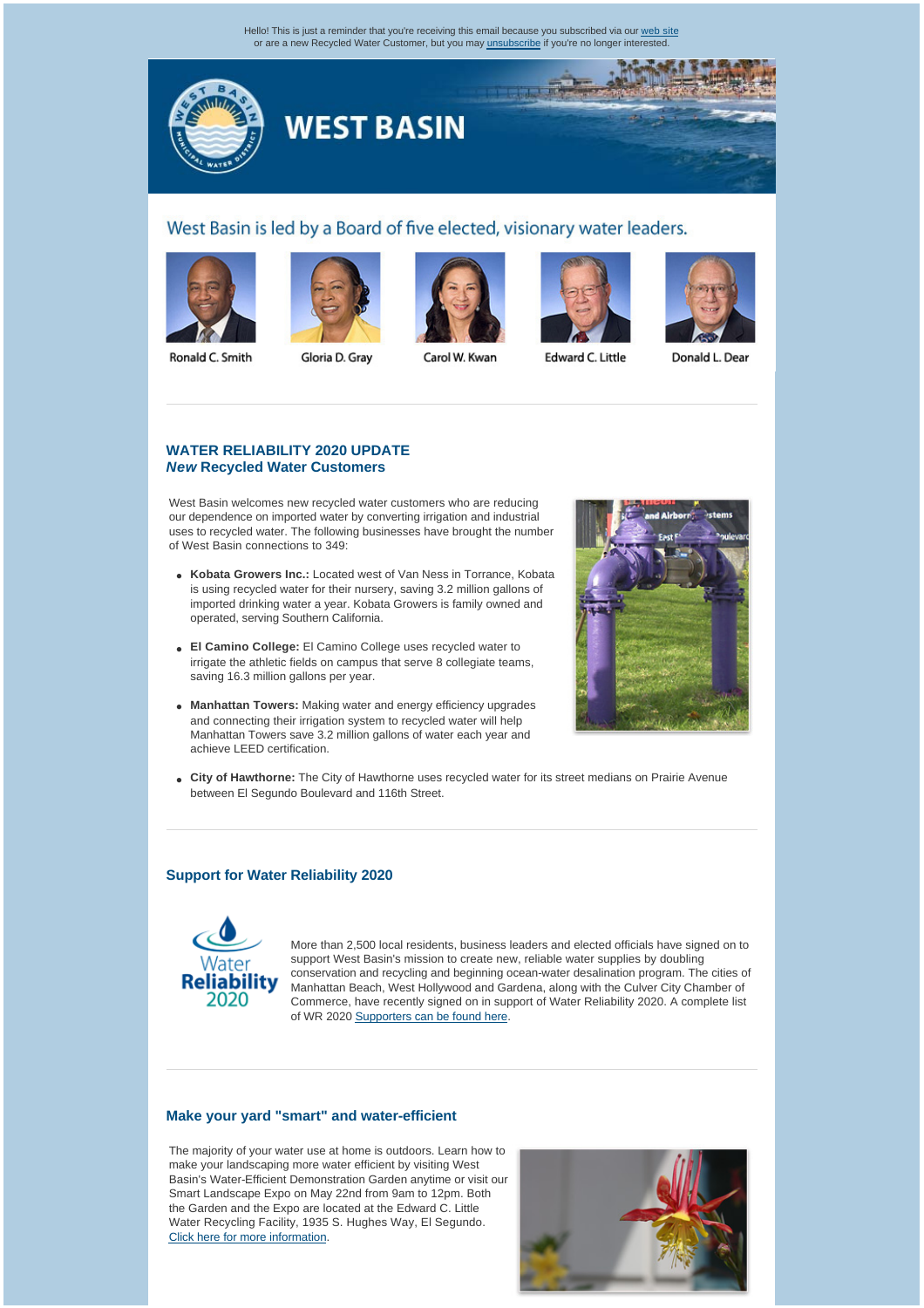### **[FREE Water Reliably 2020 DVD Features Local Celebrity Huell Howser](http://westbasinmunicipalwaterdistrict.cmail1.com/t/r/l/btkkdr/l/h)**



West Basin and Huell Howser have worked together to create a FREE 28-minute Water Reliability 2020 DVD that provides an overview of West Basin's Water Reliability 2020 program and the importance of water conservation, water recycling and ocean-water desalination. To get your FREE copy, email [jessican@westbasin.org.](mailto:jessican@westbasin.org)

#### **[Ocean-Water Desalination Demonstration Facility Coming Soon!](http://westbasinmunicipalwaterdistrict.cmail1.com/t/r/l/btkkdr/l/u)**



Construction is underway on our ocean-water desalination demonstration facility at the SEA Lab in Redondo Beach. The new, first-of-its-kind facility will test the feasibility of environmentally responsible ocean-water desalination through the use of wedgewire screens and sub surface infiltration technologies. The new screens protect 100 percent of adult and juvenile fish. West Basin is eager to test and study these techniques to determine the safest way to create drinking water supplies from readily available salt water. The facility will also include a Water Education Center and will open this fall. Stay tuned!

#### *New* **[Water Star Program Teaches Conservation to Local Kids](http://westbasinmunicipalwaterdistrict.cmail1.com/t/r/l/btkkdr/l/o)**

Local children can take home the title of Water Star with only a small investment in saving water! 20 gallons per day is the magic number that will get your children, grandchildren and other young friends ages 5-12 into this new program. Children who pledge to save 20 gallons per day will receive a FREE kit full of water conservation items like a water star badge, shower timer, water waster fix-it tickets, activity book and more. If parents or guardians also pledge to save 20 gallons per day, the child can become a Super Star and receive a t-shirt and magnet! Water Star kits will be available soon. Help kids sign up at [www.h2o-stars.com](http://westbasinmunicipalwaterdistrict.cmail1.com/t/r/l/btkkdr/l/b) after May 24, 2010.



# **[WATER EDUCATION PROGRAMS](http://westbasinmunicipalwaterdistrict.cmail1.com/t/r/l/btkkdr/l/n) Solar Cup 2010**

West Basin's four solar cup teams are heading into the home stretch of this year's competition with technical workshops and ensuring that their boats are race ready.

Their 9 month boat building journey culminates in the boat racing competition at Lake Skinner in Temecula from May 14-16, 2010. For more information, [click here](http://westbasinmunicipalwaterdistrict.cmail1.com/t/r/l/btkkdr/l/p).



## **[WEST BASIN'S UPCOMING EVENTS - JOIN US!](http://westbasinmunicipalwaterdistrict.cmail1.com/t/r/l/btkkdr/l/x)**

• April 24, 2010 High Efficiency Toilet Exchange in Carson starting at 8 a.m. Participants must pre-qualify. [Click here for more information](http://westbasinmunicipalwaterdistrict.cmail1.com/t/r/l/btkkdr/l/m).